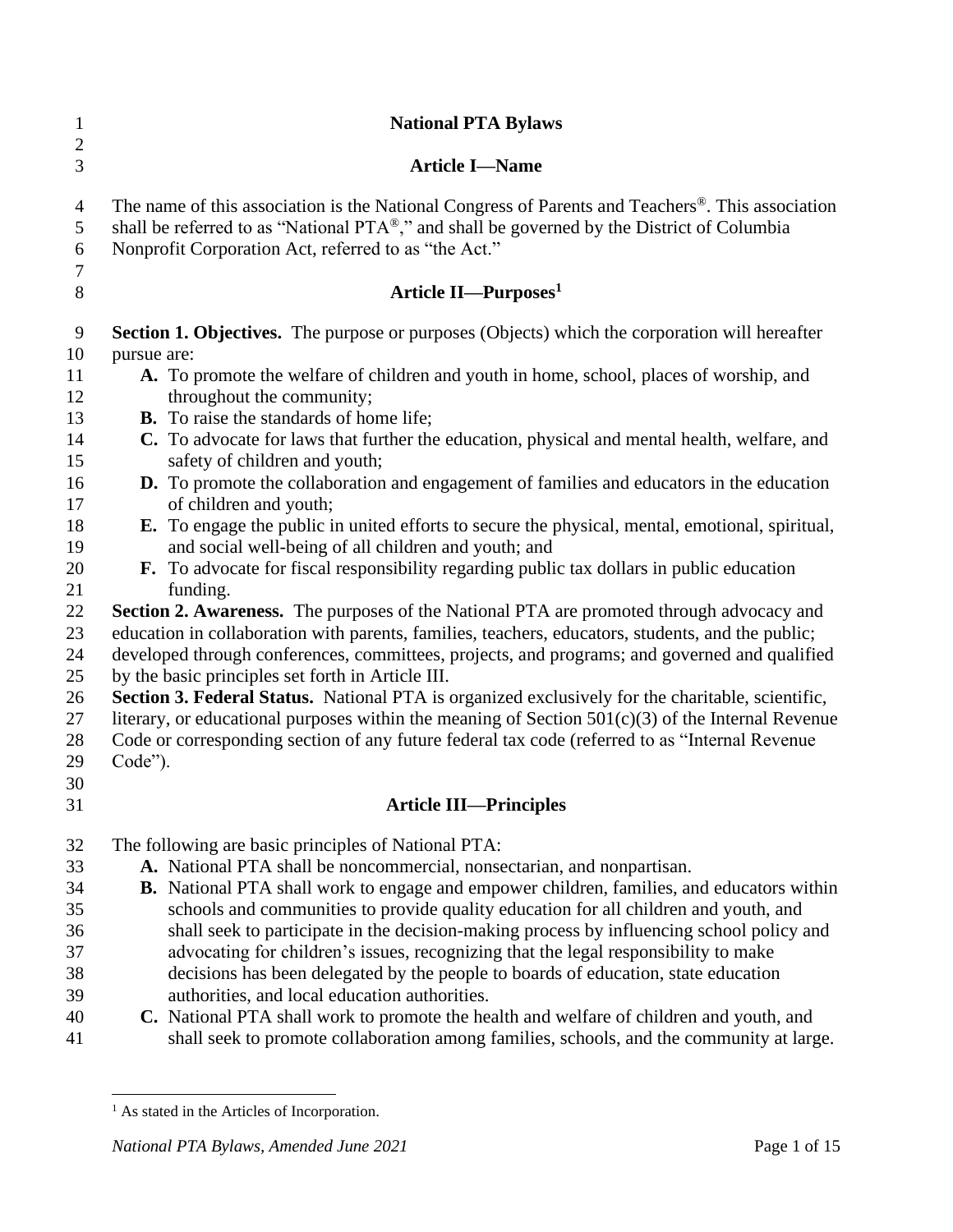- **D.** Commitment to inclusiveness and equity, knowledge of PTA, and professional expertise shall be guiding principles for service in National PTA.
- 

### **Article IV—Constituent Associations**

- **Section 1. Constituent Associations.** Constituent associations of National PTA (referred to as "constituent associations") include:
- **A.** State constituent associations of National PTA that have been established in the 50 states of the United States, the District of Columbia, the U.S. Virgin Islands, Puerto Rico, and Department of Defense education activity schools in Europe and any education activity schools established by the D.O.D. in the future hereinafter called state constituent associations; or
- **B.** Local constituent associations organized under the direct authority of National PTA when there is no state constituent association.
- **C.** Local constituent associations organized under the authority of the state constituent associations.

#### **Section 2. Qualifications.**

- **A.** Constituent associations of National PTA are any group which:
- 1. meets the requirements established by the board of directors
- 2. agrees to and complies with *Standards of Affiliation;* and
- 3. is approved by the board of directors
- **B.** Local constituent associations organized under the authority of the state constituent associations shall meet the qualifications of the state constituent associations.
- **Section 3. Purpose and Principles.** The purposes and principles of National PTA, as prescribed
- in Articles II and III of these bylaws, shall in every case also be the purposes and principles of each constituent association.
- **Section 4. Governance.** Each state and local constituent association organized under the direct
- authority of National PTA shall adopt bylaws for the governance of its association. Such bylaws
- shall not be in conflict with National PTA or their state nonprofit corporate laws and are subject
- to review by the National PTA Bylaws Committee.
- **Section 5. Membership in Constituent Associations.** Membership in a PTA constituent
- association shall be open, without discrimination, to anyone who believes in and supports the
- mission, purposes, and principles of National PTA and pay dues as prescribed in Section 6 of this Article.
- **Section 6. Dues.** Members shall pay annual dues, as may be determined by the constituent
- association, which shall include the portion payable to the local and state PTA constituent
- association as determined by the local and state PTA constituent associations, and the portion
- payable to National PTA as recommended by the board of directors and approved by a two-
- thirds vote of the voting body at a National PTA Annual Meeting.
- **Section 7. Dissolution.** Upon the dissolution of a state constituent association, after paying or
- adequately providing for the debts and obligations of the association, the state constituent
- association's financial holdings, property, all records and all remaining assets shall be distributed
- to National PTA in order to establish a new entity to service the state membership.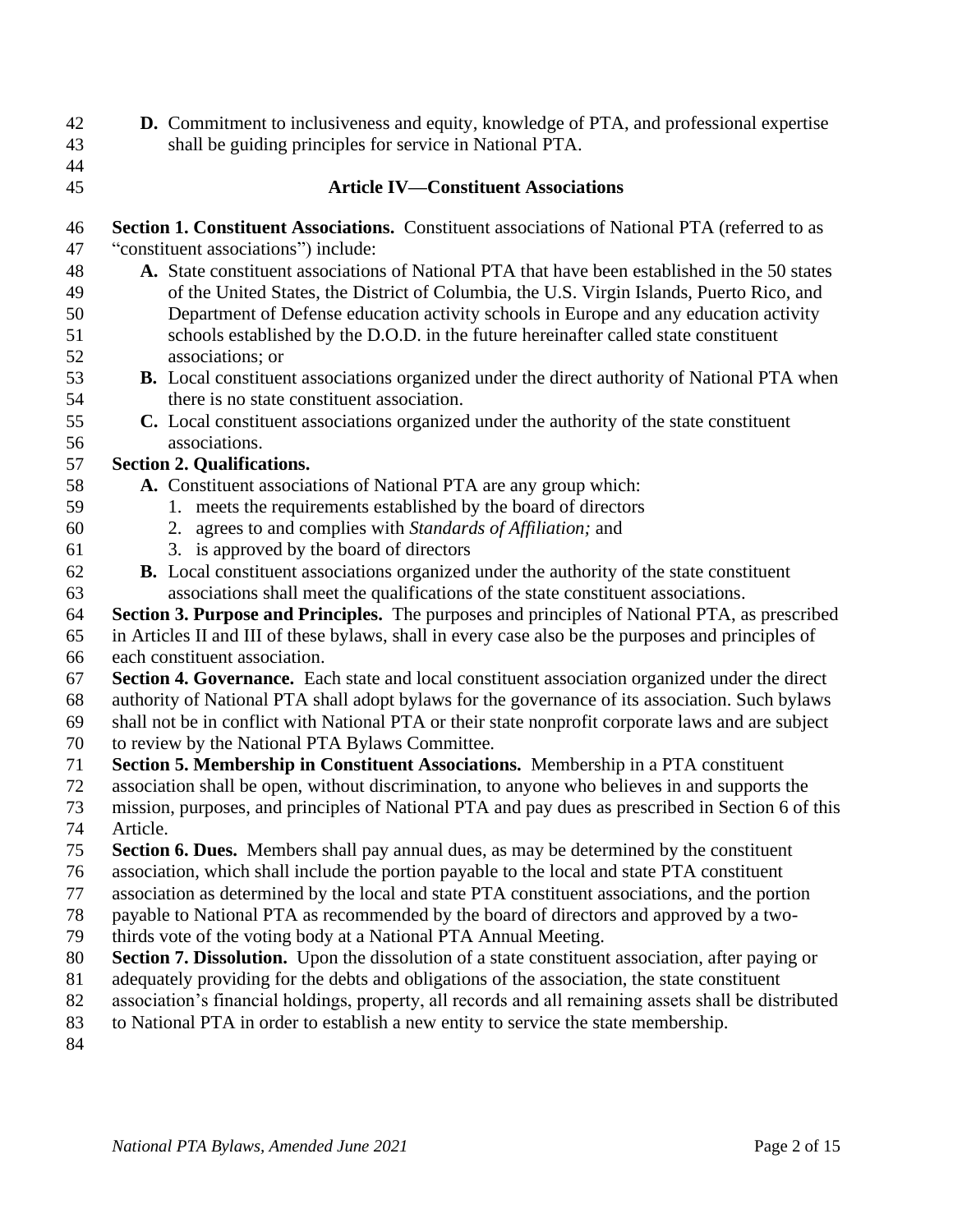**Article V—Membership in PTA Section 1. Non-discrimination.** Membership in PTA at all levels shall be open, without discrimination, to anyone who believes in and supports the mission, purposes and principles of National PTA and meets other qualifications for membership as prescribed in these bylaws and pays dues as required in these bylaws. **Section 2. Classification.** The National PTA shall have the following membership classifications: **A. Local/State Members.** Local members shall be as prescribed in Article IV, Section 5. Upon meeting the qualifications for membership, these individuals are also automatically members of their respective state PTA constituent association and National PTA. **B. National Supporting Members.** Individuals who are interested in supporting the mission, purposes, and principles of the National PTA shall pay dues directly to National PTA. National Supporting Members may not hold office or have voting privileges. National Supporting Members desiring voting privileges at state and local levels must pay dues to a state or local constituent association. **Section 3. Dues. A. Annual Dues.** 1. **Local/State.** Annual dues for each constituent association shall be as established by the constituent association as prescribed in Article IV, Section 6. 2. **National Supporting Member.** Annual dues for National Supporting Members shall be established by the National PTA Board of Directors. **B. Dues Payment**. Each member of a local PTA constituent association shall pay annual dues to such local PTA constituent association. **Section 4. Membership Year. A.** The membership year for National PTA shall be July 1 through June 30. **B.** The membership year for the National Supporting Member shall be for one year from the date the membership becomes active. **Section 5. Rights and Privileges.** Every individual who is a member of a local constituent association organized under the authority of a state constituent association is also a member of National PTA and of the state constituent association by which such local constituent association is organized. Members of local constituent associations and National PTA shall be entitled to all the benefits of such membership, which shall include the: **A.** ability to serve in governance positions in National PTA; and **B.** right to vote at local, state, and National PTA meetings based upon the requirements of serving as a voting delegate. **Section 6. Termination of Membership.** An individual's membership or national supporting membership may be terminated by a two-thirds (2/3) vote of the National PTA board of directors for conduct that may damage the value and goodwill associated with National PTA, or violates the purposes, policies, or bylaws of National PTA or a constituent association. The individual shall be notified in writing within three (3) days of the request to terminate. The individual will have the opportunity to attend the next scheduled meeting to address the board of directors and shall be notified of the meeting no less than fifteen (15) days prior.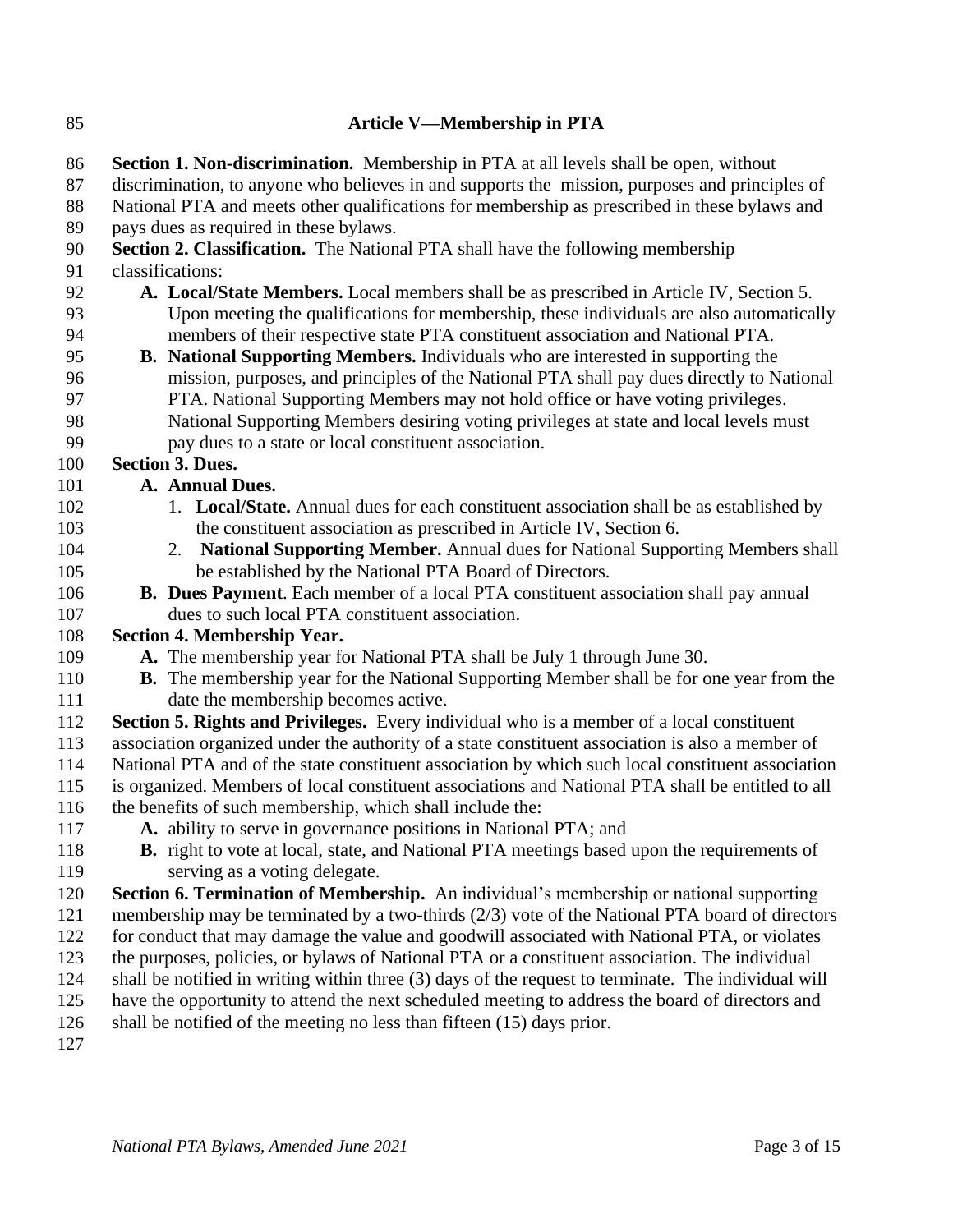## **Article VI—National PTA Governance Structure**

| 129 | Section 1. Structure. The National PTA governance structure shall include the elected officers,          |
|-----|----------------------------------------------------------------------------------------------------------|
| 130 | members of the board of directors, standing committee members, special committee members,                |
| 131 | subcommittee members, task force members, and other positions as determined by the board of              |
| 132 | directors.                                                                                               |
| 133 | Section 2. Eligibility to Serve. In order to be eligible to serve in the National PTA governance         |
| 134 | structure, an individual shall:                                                                          |
| 135 | A. be a current member of a constituent association;                                                     |
| 136 | <b>B.</b> maintain membership throughout his/her term of service;                                        |
| 137 | C. consent to uphold and adhere to the National PTA policies and principles;                             |
| 138 | D. not be a paid employee of, or under contract to, National PTA; and                                    |
| 139 | <b>E.</b> meet other qualifications as prescribed in these bylaws.                                       |
| 140 | Section 3. Term Limits. No one shall serve more than one full term of three years in the same            |
| 141 | officer position, unless otherwise permitted in these bylaws or until a successor is elected or          |
| 142 | appointed.                                                                                               |
| 143 |                                                                                                          |
| 144 | <b>PROVISO:</b>                                                                                          |
| 145 | Article VII Officers, Section 3 Term of Office was amended June 2021 as follows:                         |
| 146 | <b>Section 3. Term of Office.</b> Elected officers shall take office at the close of the convention at   |
| 147 | which they are elected and shall serve a term of $two(2)$ three (3) years, or until their                |
| 148 | successors are elected. Individuals may not serve in the same office for more than one $(1)$             |
| 149 | term. The president-elect shall succeed automatically to the office of president.                        |
| 150 |                                                                                                          |
| 151 | With the proviso that the three (3) year term will be effective with the 2022 elections.                 |
| 152 |                                                                                                          |
| 153 | This Proviso Box and its contents may be removed after the conclusion of the 2022 Annual                 |
| 154 | Meeting, or no later than July 1, 2022.                                                                  |
| 155 |                                                                                                          |
| 156 | <b>Section 4. Full Term.</b> Anyone who serves in a position for more than one-half $(1/2)$ of a full    |
| 157 | term shall be deemed to have served a full term in such position.                                        |
| 158 |                                                                                                          |
| 159 | <b>Article VII-Officers</b>                                                                              |
| 160 | <b>Section 1. Elected Officers.</b> The officers of National PTA shall be a president, a president-      |
| 161 | elect, a secretary-treasurer, a vice-president of advocacy, and a vice-president of membership.          |
| 162 | <b>Section 2. Eligibility.</b> In addition to the general provisions prescribed in Article IV, Section 2 |
| 163 | the following shall apply:                                                                               |
| 164 | A. Only those who have served on the National PTA Board of Directors for at least one (1)                |
| 165 | full term shall be eligible for nomination or election to office.                                        |
| 166 | <b>B.</b> A current state constituent association president may not serve simultaneously as an           |
| 167 | officer of National PTA but may retain such state presidency until the time at which they                |
| 168 | are elected as an officer of National PTA.                                                               |
| 169 | Section 3. Term of Office. Elected officers shall take office at the close of the convention at          |
| 170 | which they are elected and shall serve a term of three (3) years, or until their successors are          |
| 171 | elected. Individuals may not serve in the same office for more than one (1) term. The president-         |
| 172 | elect shall succeed automatically to the office of president.                                            |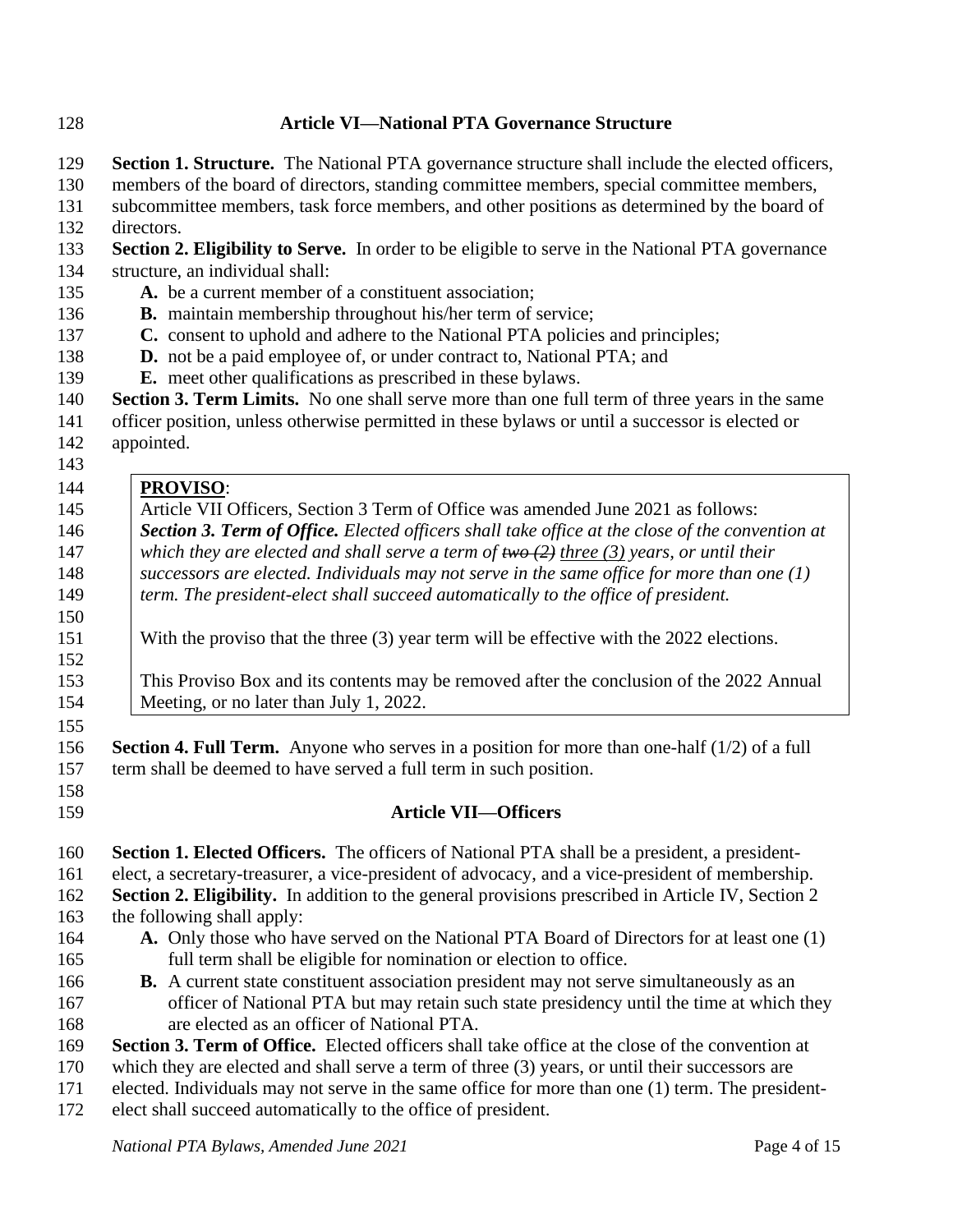| 173 |                                                                                                        |
|-----|--------------------------------------------------------------------------------------------------------|
| 174 | <b>PROVISO:</b>                                                                                        |
| 175 | Article VII Officers, Section 3 Term of Office was amended June 2021 as follows:                       |
| 176 | <b>Section 3. Term of Office.</b> Elected officers shall take office at the close of the convention at |
| 177 | which they are elected and shall serve a term of $two (2)$ three (3) years, or until their             |
| 178 | successors are elected. Individuals may not serve in the same office for more than one $(1)$           |
| 179 | term. The president-elect shall succeed automatically to the office of president.                      |
| 180 |                                                                                                        |
| 181 | With the proviso that the three (3) year term will be effective with the 2022 elections.               |
| 182 |                                                                                                        |
| 183 | This Proviso Box and its contents may be removed after the conclusion of the 2022 Annual               |
| 184 | Meeting, or no later than July 1, 2022.                                                                |
| 185 |                                                                                                        |
| 186 | Section 4. Vacancy in Officer Positions. Vacancies shall be filled as follows:                         |
| 187 | A. In case of a vacancy in the office of president, the president-elect shall become president         |
| 188 | and shall hold office for the balance of the term. In filling the vacancy, the president-elect         |
| 189 | shall be entitled to continue in the presidency for the following term providing not more              |
| 190 | than one-half $(1/2)$ of a full term as president has been served. The vacancy in the office           |
| 191 | of president-elect shall be filled at the next annual meeting by the voting body. Notice of            |
| 192 | filling such vacancy must be given no less than 30 days prior to the annual meeting. In                |
| 193 | the interim, duties of the president-elect shall be delegated by the president.                        |
| 194 | <b>B.</b> A vacancy in the office of a vice-president or the secretary-treasurer shall be filled by a  |
| 195 | two-thirds $(2/3)$ vote of the board of directors. The vote shall be by ballot. When there is          |
| 196 | only one (1) candidate for the vacancy, the election may be by voice vote. Notice of                   |
| 197 | filling the vacancy must be given in the call to the meeting at which the election will take           |
| 198 | place.                                                                                                 |
| 199 | Section 5. Duties of Officers. The elected officers shall perform the duties provided in this          |
| 200 | section and such other duties as prescribed for the office in these bylaws, by the board of            |
| 201 | directors, by the president, by the Act, or in the adopted parliamentary authority.                    |
| 202 | A. Duties of the President. The president shall:                                                       |
| 203 | 1. serve as chair of the board of directors;                                                           |
| 204 | 2. serve as an ex-officio member of all committees except the nominating and leadership                |
| 205 | recruitment committee;                                                                                 |
| 206 | 3. appoint chairs and members of committees not otherwise specified;                                   |
| 207 | 4. serve as an ex-officio member of the National Constituent Association Advisory                      |
| 208 | Council; and                                                                                           |
| 209 | 5. preside at all annual meetings and during all conventions.                                          |
| 210 | <b>B.</b> Duties of the President-Elect. The president-elect shall:                                    |
| 211 | 1. serve as a member of the board of directors;                                                        |
| 212 | 2. serve as a member of the finance committee;                                                         |
| 213 | 3. serve as chair of the National Constituent Association Advisory Council; and                        |
| 214 | 4. perform the duties of the office of president in the president's absence or when the                |
| 215 | president is unable to perform such duties.                                                            |
| 216 | C. Duties of the Secretary-Treasurer. The secretary-treasurer shall:                                   |
| 217 | 1. serve as a member of the board of directors;                                                        |
| 218 | 2. serve as financial officer and secretary of the corporation;                                        |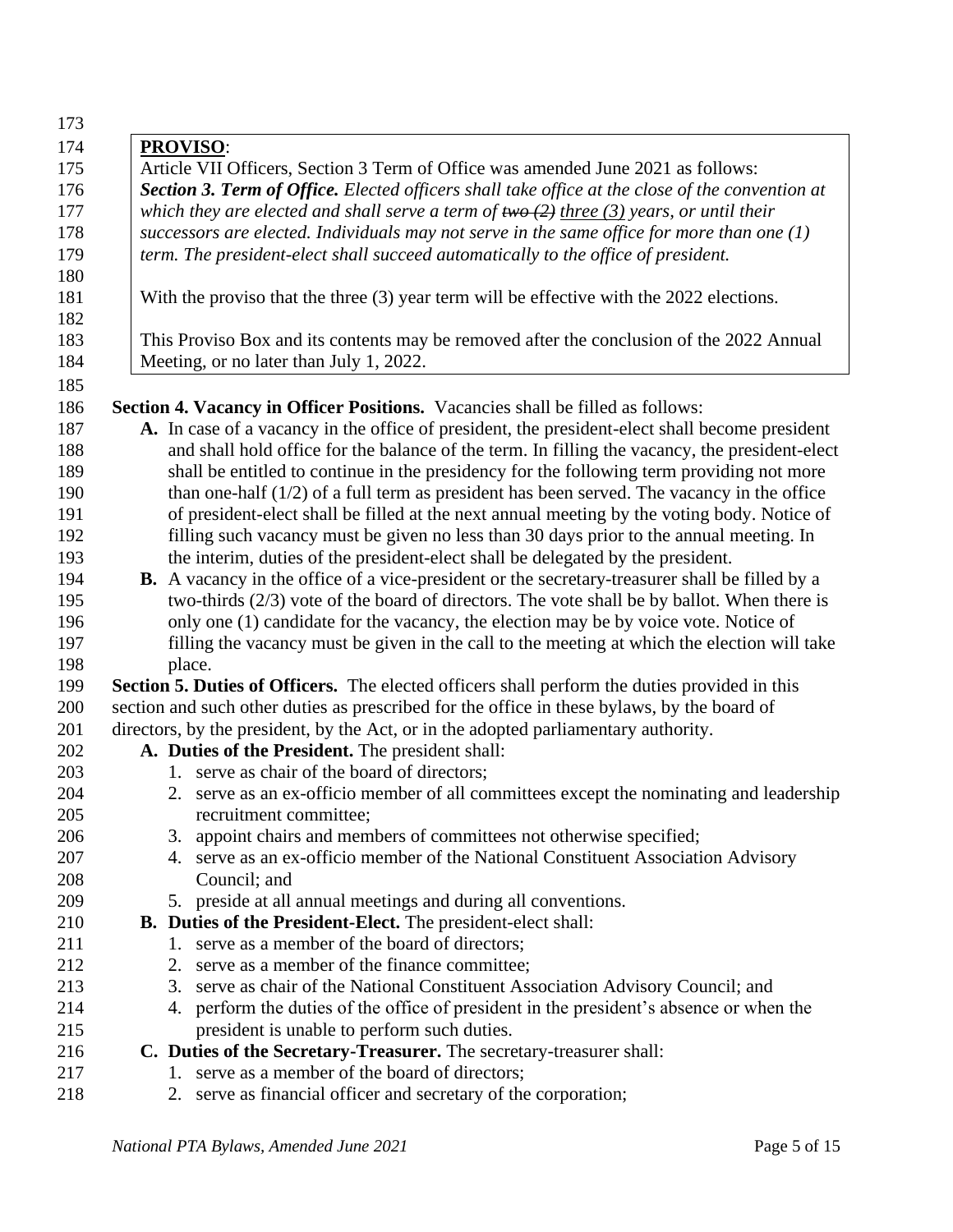| 219        | 3. serve as chair of the finance committee;                                                       |
|------------|---------------------------------------------------------------------------------------------------|
| 220        | 4. serve as chair of the endowment fund of National PTA; and                                      |
| 221        | 5. report the financial status of National PTA to the board of directors and during the           |
| 222        | annual meeting.                                                                                   |
| 223        | D. Duties of the Vice-President of Advocacy. The vice-president of advocacy shall:                |
| 224        | 1. serve as a member of the board of directors;                                                   |
| 225        | 2. serve as chair of the legislation committee;                                                   |
| 226        | 3. facilitate and coordinate the work of the legislation committee to promote and deliver         |
| 227        | the national advocacy and legislative programs and activities;                                    |
| 228        | 4. consult and collaborate on the planning of the legislative conference; and                     |
| 229        | 5. consult and/or collaborate with other committees as needed.                                    |
| 230        | E. Duties of the Vice-President of Membership. The vice-president of membership shall:            |
| 231        | 1. serve as a member of the board of directors;                                                   |
| 232        | 2. serve as chair of the membership committee;                                                    |
| 233        | 3. consult and collaborate on membership initiatives focused on recruitment, retention,           |
| 234        | and diversification; and                                                                          |
| 235        | 4. consult and/or collaborate with other committees as needed.                                    |
| 236        |                                                                                                   |
| 237        | <b>Article VIII—Elections and Appointments</b>                                                    |
|            |                                                                                                   |
| 238        | <b>Section 1. Nominating and Leadership Recruitment Committee.</b>                                |
| 239        | A. Composition. The nominating and leadership recruitment committee shall consist of              |
| 240        | seven (7) members.                                                                                |
| 241<br>242 | <b>B.</b> Eligibility to Serve. Individuals holding any elected or appointed position in National |
| 243        | PTA shall not be eligible to serve on the nominating and leadership recruitment                   |
| 244        | committee. Members may not serve more than one (1) term. No two (2) committee                     |
| 245        | members shall be from the same state at the time elected or when appointed to fill a              |
|            | vacancy.<br>C. Election of Members.                                                               |
| 246<br>247 | 1. The members of the nominating and leadership recruitment committee shall be                    |
| 248        | elected by class annually by the voting body of the annual meeting and shall serve a              |
| 249        | term of three (3) years or until their successors are elected. Class A shall consist of           |
| 250        | two (2) members; Class B, two (2) members; and Class C, three (3) members.                        |
| 251        | 2. The vote shall be conducted by ballot when there are more candidates than open                 |
| 252        | positions, and a plurality vote shall elect. When there is an equal number of                     |
| 253        | candidates to the number of open positions, the election may be held by voice vote.               |
| 254        | D. Election/Appointment of the Chair. The committee shall elect a chair at its first              |
| 255        | meeting each year following the annual convention.                                                |
| 256        | <b>E.</b> Term. Elected members shall assume their duties at the close of the convention at which |
| 257        | they are elected or until their successors are elected.                                           |
| 258        | F. Vacancies. Vacancies of the committee shall be filled as prescribed in Section 3 of this       |
| 259        | Article.                                                                                          |
| 260        | G. Duties. In addition to the responsibilities prescribed in PTA policy, the nominating and       |
| 261        | leadership recruitment committee shall:                                                           |
| 262        |                                                                                                   |
| 263        | 1. identify individuals who have the characteristics and skill sets needed in the                 |
|            | leadership of National PTA;                                                                       |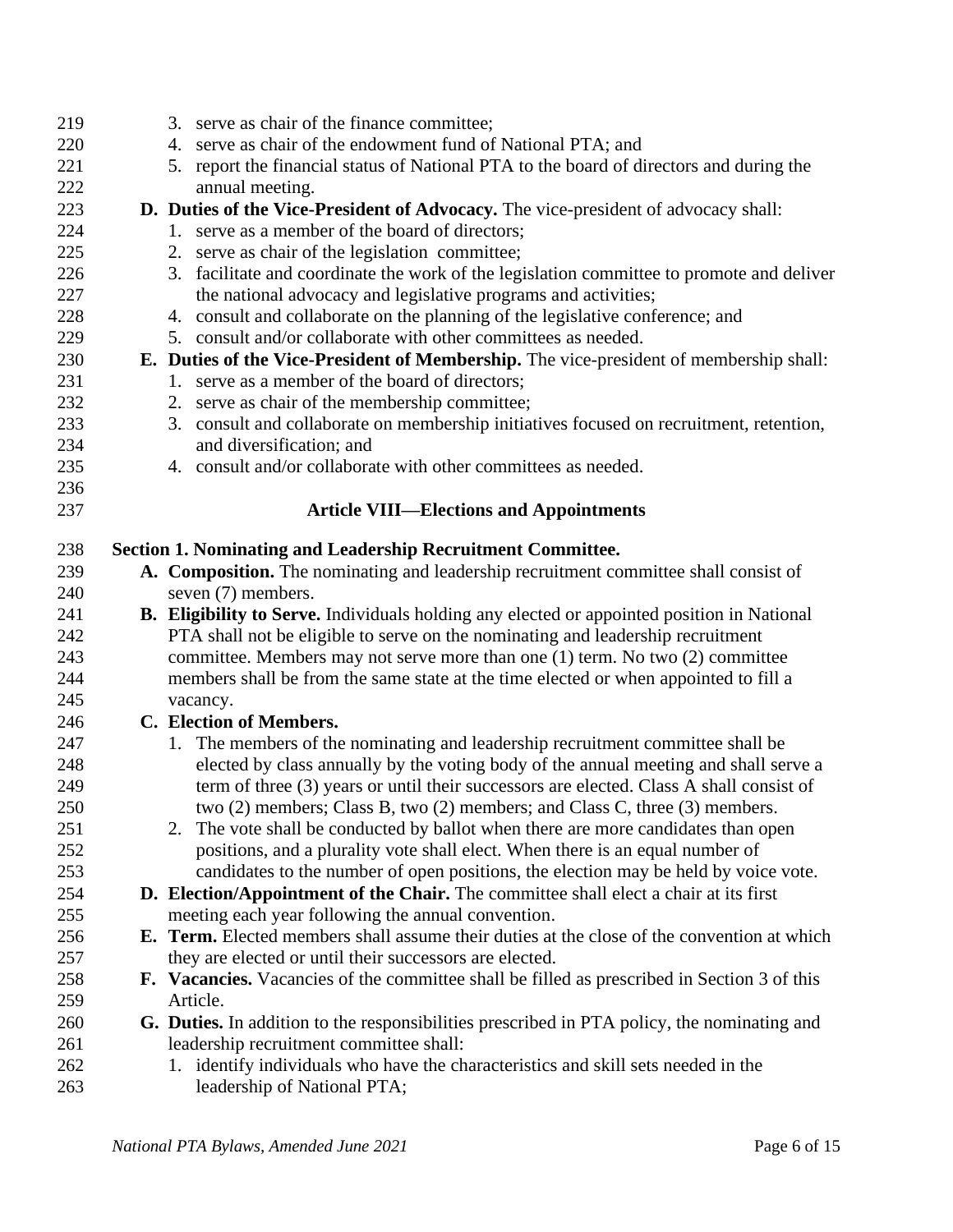| 264 | 2. screen and evaluate individuals, and nominate one (1) eligible candidate for each of           |
|-----|---------------------------------------------------------------------------------------------------|
| 265 | the offices or positions to be elected at the annual meeting; and                                 |
| 266 | 3. provide potential candidates for committee appointments to the president for                   |
| 267 | consideration.                                                                                    |
| 268 | H. Committee Report. The report of the committee shall be published no later than March           |
| 269 | 1. The nominating and leadership recruitment committee shall report its nominees to the           |
| 270 | annual meeting during the convention at which time self-nominees will also be                     |
| 271 | announced.                                                                                        |
| 272 | I. Self-nominations. Members may self-nominate no later than April 1 for any position to          |
| 273 | be elected at the annual meeting. Procedures for self-nomination shall be as prescribed in        |
| 274 | National PTA Governance Policy Manual found at PTA.org. A list of self-nominees will              |
| 275 | be published no later than 45 days prior to the annual meeting.                                   |
| 276 | <b>Section 2. Officers and Board Members.</b>                                                     |
| 277 | A. Eligibility.                                                                                   |
| 278 | 1. No member of the nominating and leadership recruitment committee shall be eligible             |
| 279 | to be nominated for election or be appointed to another position within National PTA              |
| 280 | governance during the term of service on the nominating and leadership recruitment                |
| 281 | committee to which they were elected.                                                             |
| 282 | 2. No name shall be placed in nomination without written consent of the nominee.                  |
| 283 | 3. A current state constituent association president elected to the National PTA Board of         |
| 284 | Directors shall resign the state presidency by the first meeting of the board of                  |
| 285 | directors following the post-convention meeting of the board of directors.                        |
| 286 | 4. No two (2) elected directors at-large on the board of directors shall be from the same         |
| 287 | state at the time elected or when appointed to fill a vacancy.                                    |
| 288 | 5. Nominees for officer positions shall meet the additional eligibility requirements              |
| 289 | prescribed in Article VII, Section 2 of these bylaws.                                             |
| 290 | <b>B. Procedures.</b> Nominees for elected positions must adhere to the election policies adopted |
| 291 | by the board of directors as prescribed in National PTA policy.                                   |
| 292 | C. Officers. Except for the office of president, officers shall be elected by the voting body at  |
| 293 | National PTA's annual meeting in each odd-numbered year.                                          |
| 294 | D. Elected Directors At-Large. Each year, six (6) elected directors at-large on the board of      |
| 295 | directors shall be nominated by the nominating and leadership recruitment committee and           |
| 296 | elected by the voting body at the National PTA Annual Meeting. Elected directors at-              |
| 297 | large shall take office at the close of the convention at which they are elected. They shall      |
| 298 | serve a term of three (3) years or until their successors are elected.                            |
| 299 |                                                                                                   |
| 300 | <b>PROVISO:</b>                                                                                   |
| 301 | Article IX Board of Directors, Section 1 Composition was amended June 2021 as follows:            |
| 302 | The members of the board of directors shall be the president, the president-elect, the            |
| 303 | secretary-treasurer, the vice-president of advocacy, the vice-president of membership,            |
| 304 | sixteen (16) member representatives, six $(6)$ at-large members, and two (2) youth members        |
| 305 | <u>twelve (12) member representatives, no more than three (3) at-large members, and two (2)</u>   |
| 306 | youth members.                                                                                    |
| 307 | With the proviso that the amendment shall be effective for the 2022 election cycle.               |
| 308 |                                                                                                   |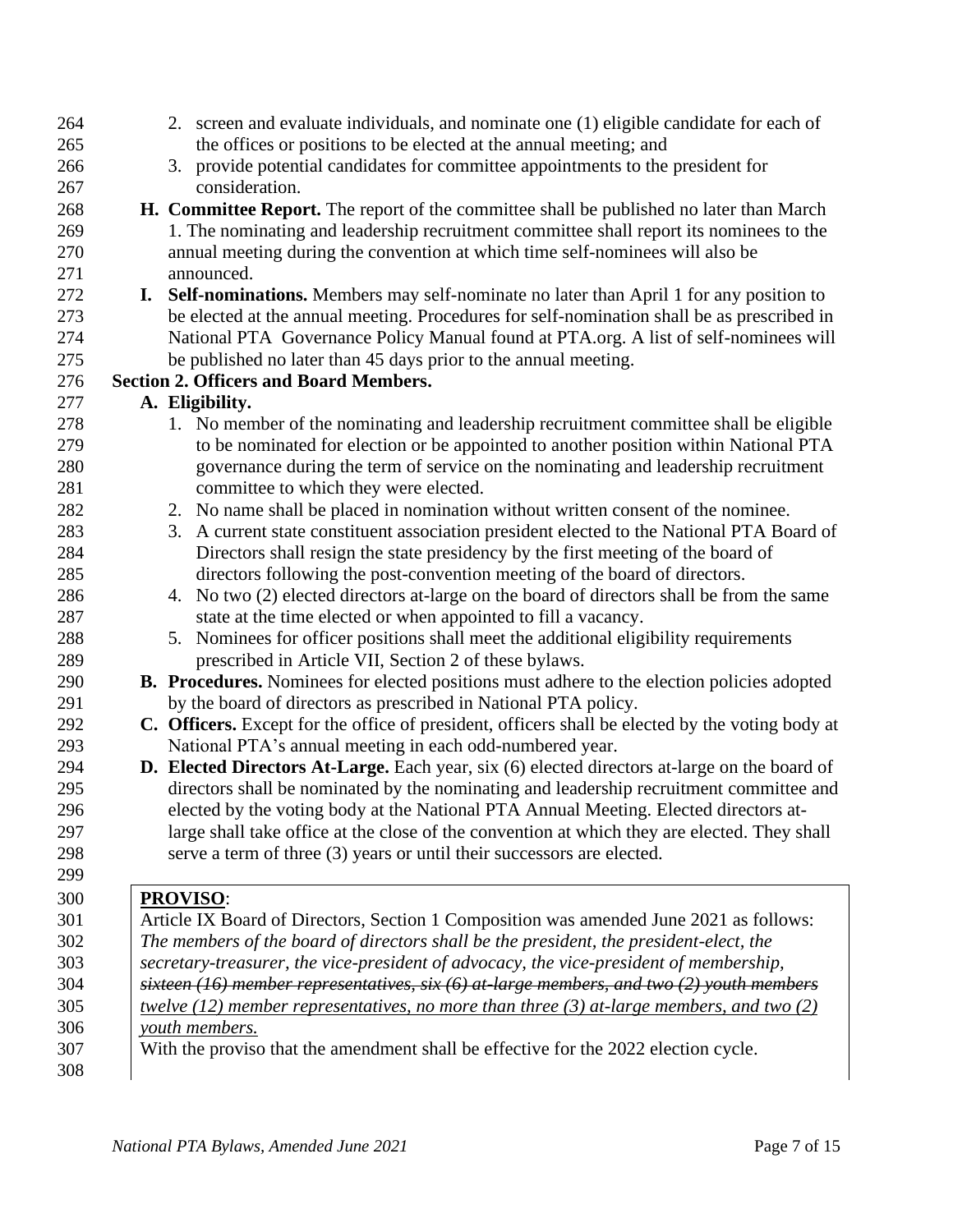| directors required in that Article.<br>This Proviso Box and its contents may be removed after the conclusion of the 2022 Annual<br>Meeting, or no later than July 1, 2022.<br><b>PROVISO:</b><br>Article VII Officers, Section 3 Term of Office was amended June 2021 as follows:<br><b>Section 3. Term of Office.</b> Elected officers shall take office at the close of the convention at |  |
|---------------------------------------------------------------------------------------------------------------------------------------------------------------------------------------------------------------------------------------------------------------------------------------------------------------------------------------------------------------------------------------------|--|
|                                                                                                                                                                                                                                                                                                                                                                                             |  |
|                                                                                                                                                                                                                                                                                                                                                                                             |  |
|                                                                                                                                                                                                                                                                                                                                                                                             |  |
|                                                                                                                                                                                                                                                                                                                                                                                             |  |
|                                                                                                                                                                                                                                                                                                                                                                                             |  |
|                                                                                                                                                                                                                                                                                                                                                                                             |  |
|                                                                                                                                                                                                                                                                                                                                                                                             |  |
|                                                                                                                                                                                                                                                                                                                                                                                             |  |
| which they are elected and shall serve a term of $\frac{f(w)}{f(w)}$ three (3) years, or until their                                                                                                                                                                                                                                                                                        |  |
| successors are elected. Individuals may not serve in the same office for more than one $(1)$                                                                                                                                                                                                                                                                                                |  |
| term. The president-elect shall succeed automatically to the office of president.                                                                                                                                                                                                                                                                                                           |  |
| With the proviso that the three (3) year term will be effective with the 2022 elections. The                                                                                                                                                                                                                                                                                                |  |
| term in Paragraph D above is changed to conform to the length of terms required in that                                                                                                                                                                                                                                                                                                     |  |
| Article.                                                                                                                                                                                                                                                                                                                                                                                    |  |
|                                                                                                                                                                                                                                                                                                                                                                                             |  |
| This Proviso Box and its contents may be removed after the conclusion of the 2022 Annual                                                                                                                                                                                                                                                                                                    |  |
| Meeting, or no later than July 1, 2022.                                                                                                                                                                                                                                                                                                                                                     |  |
| particular knowledge base, skill set, or diversity to the board. They shall assume office<br>after their approval by the board of directors at the first board meeting following<br>convention.                                                                                                                                                                                             |  |
| <b>PROVISO:</b>                                                                                                                                                                                                                                                                                                                                                                             |  |
| Article IX Board of Directors, Section 1 Composition was amended June 2021 as follows:                                                                                                                                                                                                                                                                                                      |  |
| The members of the board of directors shall be the president, the president-elect, the                                                                                                                                                                                                                                                                                                      |  |
| secretary-treasurer, the vice-president of advocacy, the vice-president of membership,                                                                                                                                                                                                                                                                                                      |  |
| sixteen (16) member representatives, six $(6)$ at-large members, and two (2) youth members                                                                                                                                                                                                                                                                                                  |  |
| twelve (12) member representatives, no more than three (3) at-large members, and two (2)                                                                                                                                                                                                                                                                                                    |  |
| youth members.                                                                                                                                                                                                                                                                                                                                                                              |  |
| With the proviso that the amendment shall be effective for the 2022 election cycle.                                                                                                                                                                                                                                                                                                         |  |
|                                                                                                                                                                                                                                                                                                                                                                                             |  |
| The language in Paragraph E above is changed to conform to the number of directors                                                                                                                                                                                                                                                                                                          |  |
| required in that Article; specific titles were changed in a separate amendment adopted in June                                                                                                                                                                                                                                                                                              |  |
| 2021 and were effective immediately.                                                                                                                                                                                                                                                                                                                                                        |  |
|                                                                                                                                                                                                                                                                                                                                                                                             |  |
| This Proviso Box and its contents may be removed after the conclusion of the 2022 Annual                                                                                                                                                                                                                                                                                                    |  |
| Meeting, or no later than July 1, 2022.                                                                                                                                                                                                                                                                                                                                                     |  |
|                                                                                                                                                                                                                                                                                                                                                                                             |  |
|                                                                                                                                                                                                                                                                                                                                                                                             |  |
| <b>F.</b> Youth Directors At-Large. Two (2) youth directors at-large, who are at least 18 years of                                                                                                                                                                                                                                                                                          |  |
| age, but not more than 22 years of age on date of appointment, shall be appointed by the                                                                                                                                                                                                                                                                                                    |  |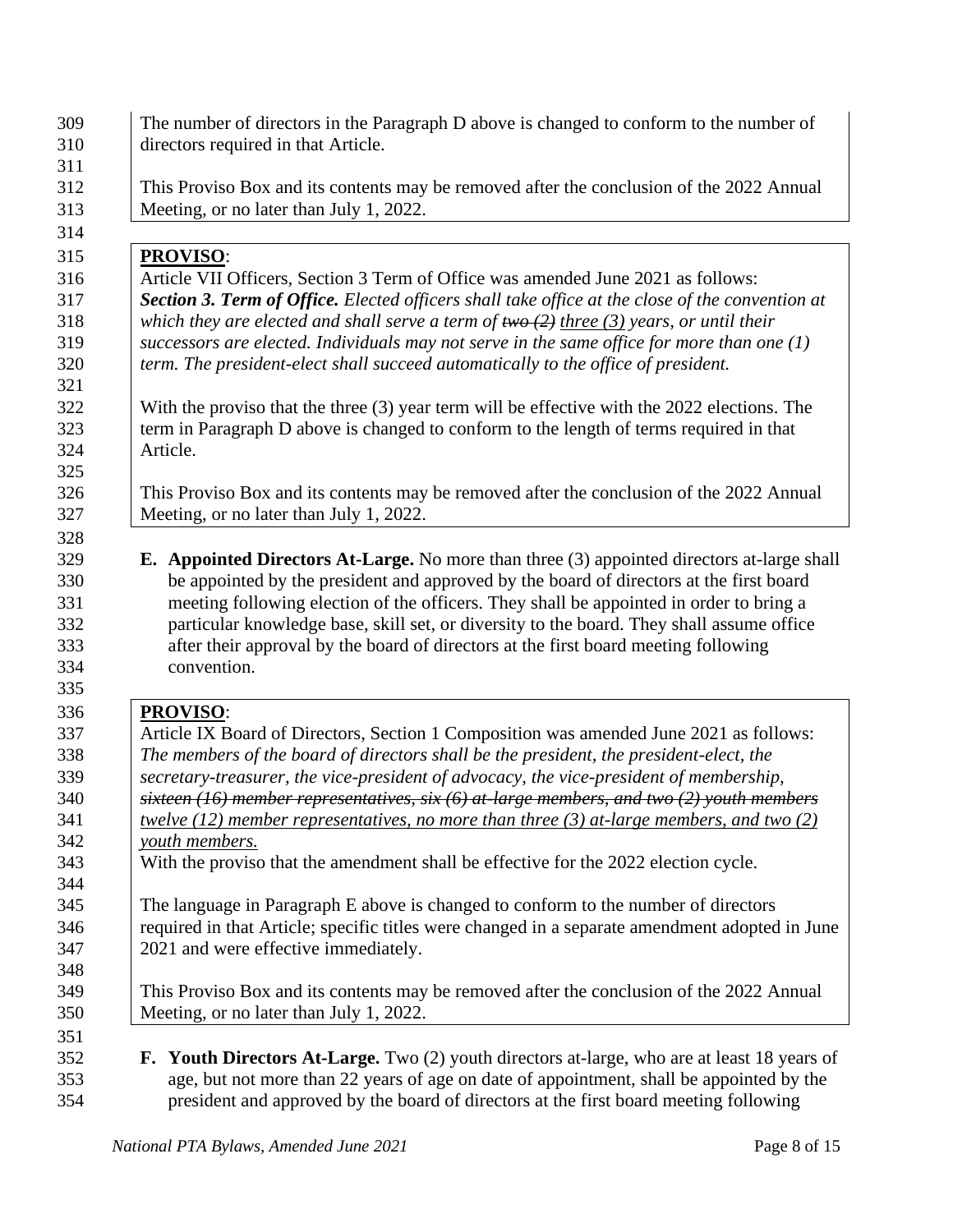convention in the odd numbered years. They shall serve a term of three (3) years or until their successors are appointed by the president and approved by the board of directors.

 **PROVISO**: Article VII Officers, Section 3 Term of Office was amended June 2021 as follows: *Section 3. Term of Office. Elected officers shall take office at the close of the convention at which they are elected and shall serve a term of two (2) three (3) years, or until their successors are elected. Individuals may not serve in the same office for more than one (1) term. The president-elect shall succeed automatically to the office of president.* With the proviso that the three (3) year term will be effective with the 2022 elections. This Proviso Box and its contents may be removed after the conclusion of the 2022 Annual Meeting, or no later than July 1, 2022. **G. Term Limits.** Elected and appointed directors at-large may serve two terms on the board of directors in any combination of these positions. **H. Voting.** Officers and board members shall be elected by ballot (electronic or paper) and a majority vote shall elect officers and a plurality shall elect board members. When there is only one candidate for any office, that election may be held by voice vote. **Section 3. Vacancies.** Unless otherwise stated herein, if a vacancy in any elected office, elected or appointed board member position, or committee position exists, the vacancy shall be filled by the board of directors as follows: **A. Removal.** The involuntary removal of an officer, board member, or committee member shall require two-thirds vote of the National PTA Board of Directors. Any such individual who fails to fulfill his or her duties or fails to abide by the National PTA's bylaws, policies, and/or code of conduct shall be removed in accordance with the procedures set forth in National PTA policy. A vacancy in any position other than president created by removal shall be filled by the board of directors until the end of the unexpired term. **B. Resignation or Death.** A vacancy in any position other than president created by resignation or death shall be filled by the board of directors. Resignation from office shall require written notice of that member including an explanation for resignation to the remaining members of the officers, board of directors, or committee. **C. Appointed Directors At-Large and Youth Directors At-Large.** In the event of a vacancy for an appointed director at-large or a youth director at-large, the balance of the term shall be filled by appointment by the president and approved by the board of directors. **D. Voting.** Elections to fill vacancies shall be conducted by ballot and a majority vote shall elect. When there is only one candidate for any office, that election may be held by voice vote. Notice of filling the vacancy must be given in the call to the meeting at which the election will be held.

## **Article IX—Board of Directors**

 **Section 1. Composition.** The members of the board of directors shall be the president, the president-elect, the secretary-treasurer, the vice-president of advocacy, the vice-president of membership, twelve (12) elected directors at-large, no more than three (3) appointed directors at-large, and two (2) youth directors at-large.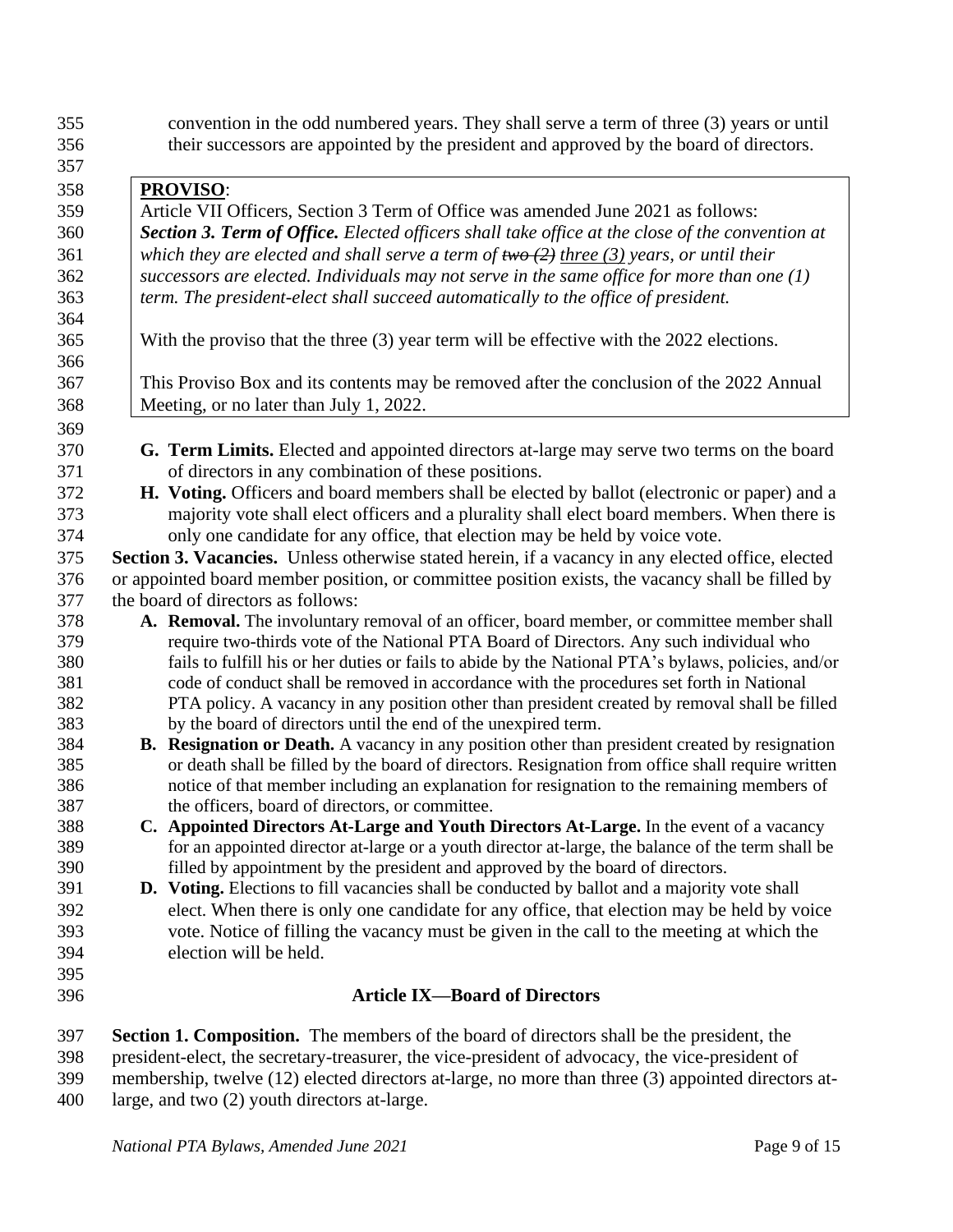| 401 |                                                                                                    |
|-----|----------------------------------------------------------------------------------------------------|
| 402 | <b>PROVISO:</b>                                                                                    |
| 403 | Article IX Board of Directors, Section 1 Composition was amended June 2021 as follows:             |
| 404 | The members of the board of directors shall be the president, the president-elect, the secretary-  |
| 405 | treasurer, the vice-president of advocacy, the vice-president of membership, sixteen (16) member   |
| 406 | representatives, six $(6)$ at-large members, and two $(2)$ youth members twelve (12) member        |
| 407 | representatives, no more than three $(3)$ at-large members, and two $(2)$ youth members.           |
| 408 | With the proviso that the amendment shall be effective for the 2022 election cycle.                |
| 409 |                                                                                                    |
| 410 | While this amendment changed the number of directors, specific director titles were changed in a   |
| 411 | separate bylaws proposal adopted in June 2021.                                                     |
| 412 |                                                                                                    |
| 413 | This Proviso Box and its contents may be removed after the conclusion of the 2022 Annual           |
| 414 | Meeting, or no later than July 1, 2022.                                                            |
| 415 |                                                                                                    |
| 416 | <b>Section 2. Duties.</b>                                                                          |
| 417 | A. Power and Authority. The board of directors shall have full power and authority over            |
| 418 | the affairs of National PTA between annual meetings except as otherwise provided in                |
| 419 | these bylaws; the board shall adopt special rules of order and policies to govern its              |
| 420 | proceedings and the affairs of National PTA over which it has power and authority.                 |
| 421 | <b>B.</b> Duties of the Board of Directors. The duties of the board of directors shall include but |
| 422 | not be limited to:                                                                                 |
| 423 | 1. be responsible for the strategic direction and strategic management of the National             |
| 424 | PTA;                                                                                               |
| 425 | 2. make employment decisions concerning the executive director;                                    |
| 426 | 3. review and act on reports and recommendations of committees and staff;                          |
| 427 | approve the budget;<br>4.                                                                          |
| 428 | approve board and committee appointments as recommended by the president;<br>5.                    |
| 429 | 6. approve public policy and legislative priorities;                                               |
| 430 | 7. establish National PTA policies and strategic plan;                                             |
| 431 | 8. be responsive to the constituent associations' needs; and                                       |
| 432 | 9. exercise such other duties as are prescribed for the board of directors in these bylaws         |
| 433 | or in the adopted parliamentary authority.                                                         |
| 434 | Section 3. Meetings.                                                                               |
| 435 | A. Regular. Regular meetings of the board of directors shall be held at least four (4) times       |
| 436 | during each calendar year as determined by the board of directors. Notice of the time and          |
| 437 | place of each regular meeting shall be given in writing to each member of the board of             |
| 438 | directors at least thirty (30) days prior to the date of the meeting. Notice may be waived         |
| 439 | by members of the board in accordance with statutory requirements as established by the            |
| 440 | Act.                                                                                               |
| 441 | <b>B.</b> Special. Special meetings of the board of directors may be called by the president, on   |
| 442 | five (5) days written notice to each member of the board of directors. Special meetings            |
| 443 | shall be called by the president or secretary-treasurer in like manner and on like notice on       |
| 444 | the written request of seven (7) members of the board of directors. Notice may be waived           |
| 445 | by members of the board in accordance with statutory requirements as established by the            |
| 446 | Act.                                                                                               |
|     |                                                                                                    |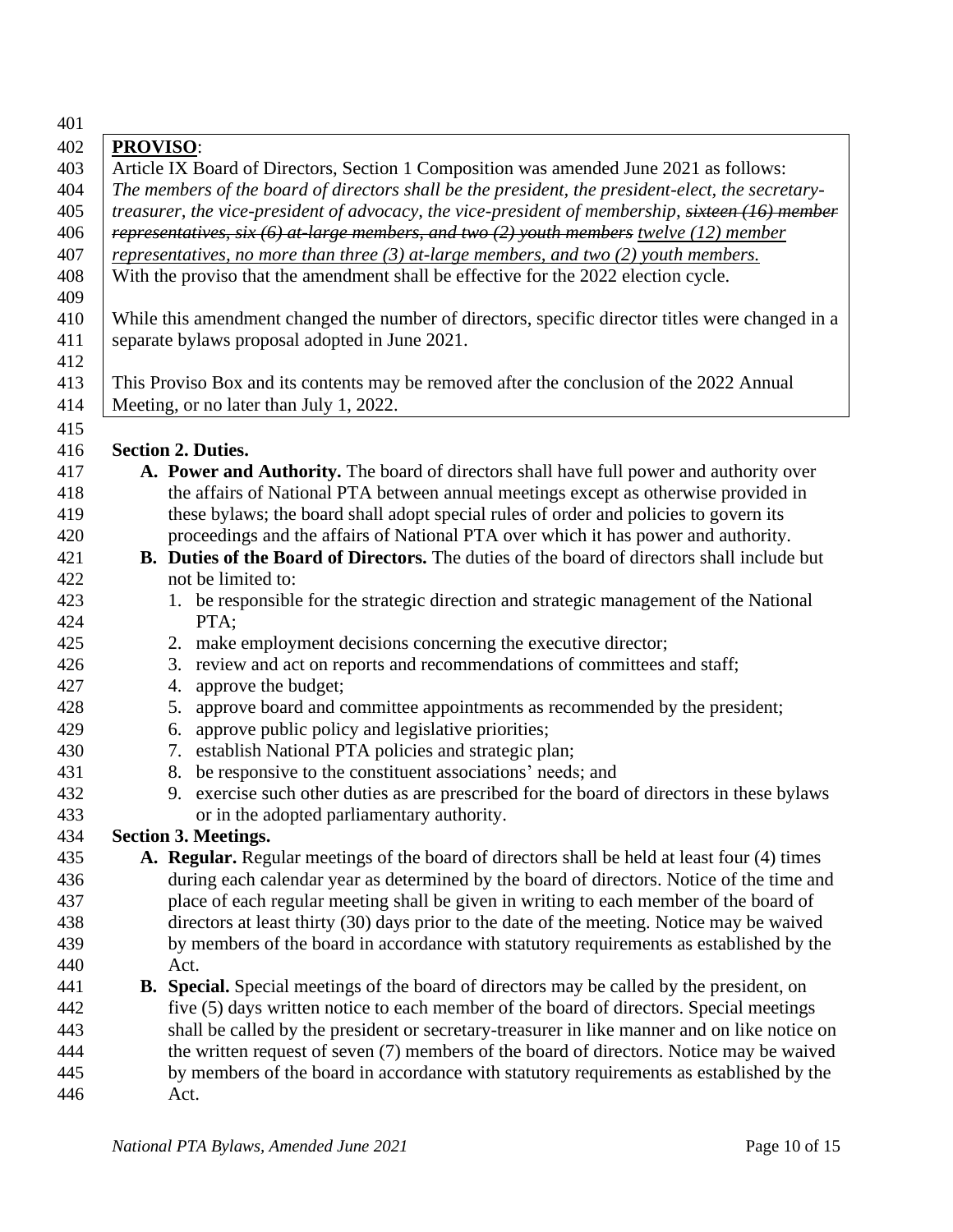| 447<br>448        | Section 4. Quorum. A quorum of the board of directors shall be a majority of the members of<br>the board then in office.                                                                                                                               |
|-------------------|--------------------------------------------------------------------------------------------------------------------------------------------------------------------------------------------------------------------------------------------------------|
| 449<br>450<br>451 | Section 5. Emergency Powers. If a quorum of the board of directors cannot readily be<br>assembled because of some catastrophic event per federal definition, the exercise of emergency<br>powers is authorized as provided in the statutes of the Act. |
| 452<br>453        | <b>Article X-National Constituent Association Advisory Council</b>                                                                                                                                                                                     |
| 454               | Section 1. Composition. The National Constituent Association Advisory Council ("NCAAC")                                                                                                                                                                |
| 455               | shall be composed of one member from each constituent association who shall be the current                                                                                                                                                             |
| 456               | state constituent association president. If the current state president is unable to attend, the state                                                                                                                                                 |
| 457               | president-elect, vice-president or a current elected officer designee may represent the president.                                                                                                                                                     |
| 458               | Section 2. Chair, Vice Chair, and Secretary.                                                                                                                                                                                                           |
| 459               | A. Chair. The National PTA president-elect shall serve as the chair.                                                                                                                                                                                   |
| 460               | <b>1.</b> Duties. The duties of the chair shall be to direct the work of the NCAAC as                                                                                                                                                                  |
| 461               | specified under Article X, Section 3. Duties.                                                                                                                                                                                                          |
| 462               | 2. Vacancy. In the case of a vacancy in the office of NCAAC chair, the National                                                                                                                                                                        |
| 463               | PTA president shall appoint a chair selected from among the members of the                                                                                                                                                                             |
| 464               | board of directors to serve until such time as a new National PTA president-elect                                                                                                                                                                      |
| 465               | is elected. The appointment shall be approved by the National PTA board of                                                                                                                                                                             |
| 466               | directors.                                                                                                                                                                                                                                             |
| 467               | B. Vice Chair and Secretary. The vice chair and secretary shall be elected by a                                                                                                                                                                        |
| 468               | plurality vote by ballot from among the current state constituent association                                                                                                                                                                          |
| 469               | presidents via an electronic or in-person meeting within 45 days following the close                                                                                                                                                                   |
| 470               | of each National PTA Annual Convention. If there is only one candidate for office,                                                                                                                                                                     |
| 471               | the election may be by voice vote.                                                                                                                                                                                                                     |
| 472               | 1. Duties. The vice chair shall preside in the absence of the chair. The secretary shall                                                                                                                                                               |
| 473               | prepare the minutes and/or reports of the meetings.                                                                                                                                                                                                    |
| 474<br>475        | 2. Vacancy. In the case of a vacancy in the vice chair or secretary position, the                                                                                                                                                                      |
| 476               | NCAAC shall fill the vacancy by a plurality vote by ballot unless there is only<br>one candidate in which case the election may be by voice vote.                                                                                                      |
| 477               | 3. Term of office. The term of office for the vice chair and secretary shall begin at                                                                                                                                                                  |
| 478               | the conclusion of the NCAAC meeting at which they are elected and end at the                                                                                                                                                                           |
| 479               | conclusion of the NCAAC meeting following the next National PTA Annual                                                                                                                                                                                 |
| 480               | Meeting.                                                                                                                                                                                                                                               |
| 481               | <b>Section 3. Duties.</b> The NCAAC shall:                                                                                                                                                                                                             |
| 482               | A. identify and prioritize topics and trends to assist the board in setting the strategic                                                                                                                                                              |
| 483               | direction of National PTA;                                                                                                                                                                                                                             |
| 484               | <b>B.</b> submit written reports and make recommendations to the board regarding emerging                                                                                                                                                              |
| 485               | issues, as referenced in PTA policy; and                                                                                                                                                                                                               |
| 486               | C. participate in leadership development.                                                                                                                                                                                                              |
| 487               | <b>Section 4. Meetings.</b>                                                                                                                                                                                                                            |
| 488               | A. Regular. Regular meetings of the NCAAC shall be held two times per fiscal year, one of                                                                                                                                                              |
| 489               | which is held in conjunction with the National PTA Annual Convention. Meetings may                                                                                                                                                                     |
| 490               | be held electronically. Notice of the date and time of the meeting shall be given in writing                                                                                                                                                           |
| 491               | to each member at least thirty (30) days prior to the date of the meeting.                                                                                                                                                                             |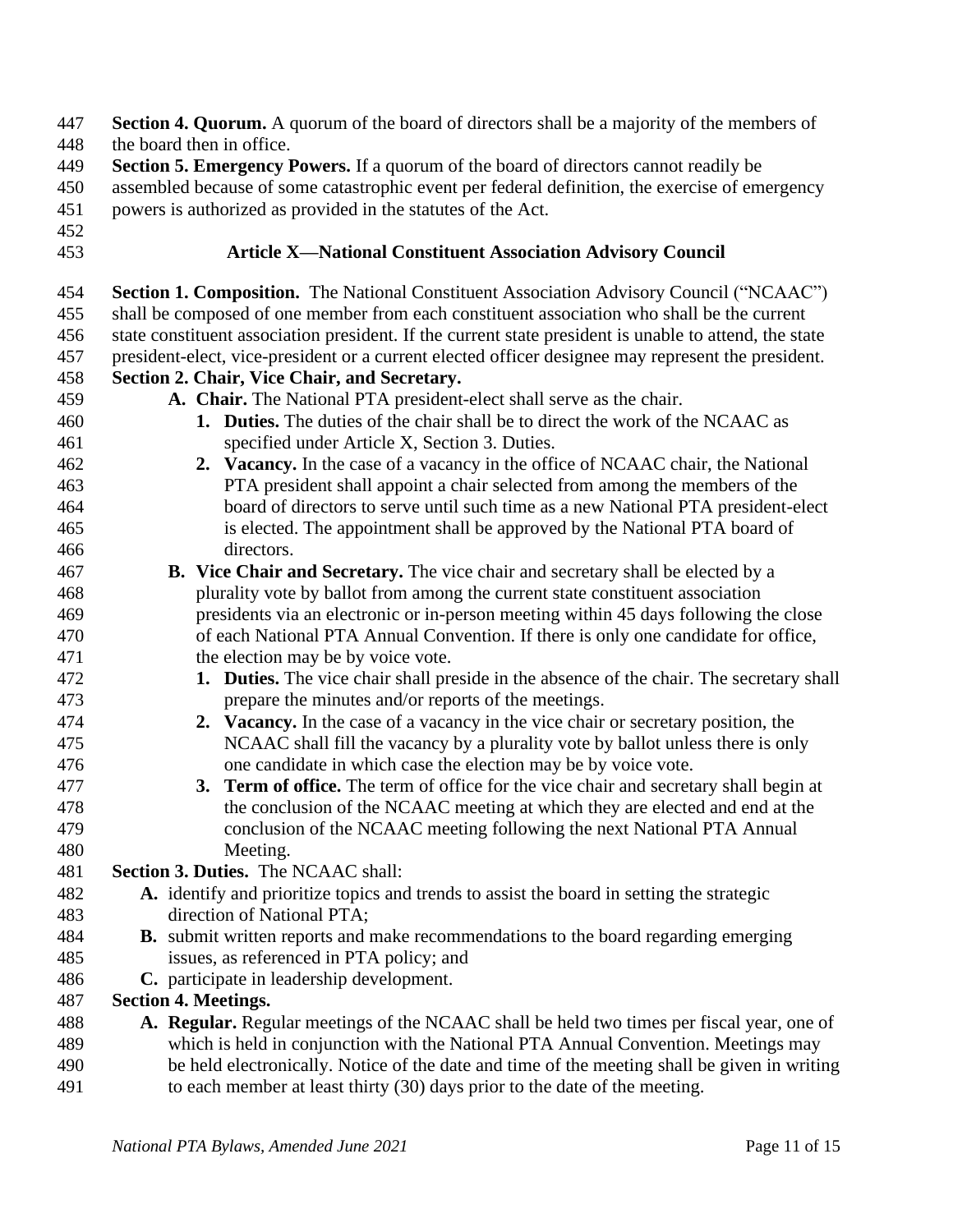| 492        | <b>B.</b> Additional Meetings. Additional meetings may be called by the chair with approval of                             |
|------------|----------------------------------------------------------------------------------------------------------------------------|
| 493        | the National PTA president. Additional meetings may be held electronically.                                                |
| 494        |                                                                                                                            |
| 495        | <b>Article XI-Committees</b>                                                                                               |
|            |                                                                                                                            |
| 496        | <b>Section 1. Standing Committees.</b>                                                                                     |
| 497        | A. Composition, Appointment, Accountability, Ex-officio Members, Subcommittees,                                            |
| 498        | and Term. The standing committees of National PTA shall be executive director                                              |
| 499        | performance evaluation; field service; finance; governance; legislation; membership; and                                   |
| 500        | strategic vision. In addition, the nominating and leadership recruitment committee is a                                    |
| 501        | standing committee established elsewhere in these bylaws.                                                                  |
| 502        | 1. Committee members shall be members of a PTA constituent association or National                                         |
| 503        | PTA.                                                                                                                       |
| 504        | The executive director performance review, finance, governance, and strategic<br>a)                                        |
| 505        | vision committees shall be composed of not less than five (5) members of the                                               |
| 506        | board of directors. The finance committee shall be chaired by the secretary-                                               |
| 507        | treasurer and the president-elect shall serve on the committee.                                                            |
| 508        | b) The legislation, membership, and field service committees shall be composed of                                          |
| 509        | not less than five (5) members; board members shall not be the majority                                                    |
| 510        | composition of these committees.                                                                                           |
| 511        | c) No member shall simultaneously serve as chair of more than one standing                                                 |
| 512        | committee.                                                                                                                 |
| 513        | 2. The president shall appoint members of the committees at the first board meeting                                        |
| 514<br>515 | following the officer election.                                                                                            |
| 516        | 3. All committees shall report to the board of directors and shall be responsible to the                                   |
| 517        | president between meetings of the board. Policy recommended by a committee shall<br>be approved by the board of directors. |
| 518        | 4. Ex-officio members:                                                                                                     |
| 519        | a) The president shall be ex officio a member of all committees except the                                                 |
| 520        | nominating and leadership recruitment committee.                                                                           |
| 521        | b) The chair of each standing committee shall be ex officio a member of all                                                |
| 522        | subcommittees of that committee.                                                                                           |
| 523        | 5. Subcommittees may include nonmembers of a committee recommended by the chair,                                           |
| 524        | appointed by the president, and approved by the board of directors.                                                        |
| 525        | 6. Unless prescribed for otherwise in these bylaws, committee members shall serve a                                        |
| 526        | term of three (3) years or until their successors are elected or appointed. Committee                                      |
| 527        | members may serve for two (2) consecutive terms on the same committee.                                                     |
| 528        |                                                                                                                            |
| 529        | <b>PROVISO:</b>                                                                                                            |
| 530        | Article VII Officers, Section 3 Term of Office was amended June 2021 as follows:                                           |
| 531        | <b>Section 3. Term of Office.</b> Elected officers shall take office at the close of the convention at                     |
| 532        | which they are elected and shall serve a term of $two(2)$ three (3) years, or until their                                  |
| 533        | successors are elected. Individuals may not serve in the same office for more than one $(1)$                               |
| 534        | term. The president-elect shall succeed automatically to the office of president.                                          |
| 535        |                                                                                                                            |
| 536        | With the proviso that the three (3) year term will be effective with the 2022 elections.                                   |
|            |                                                                                                                            |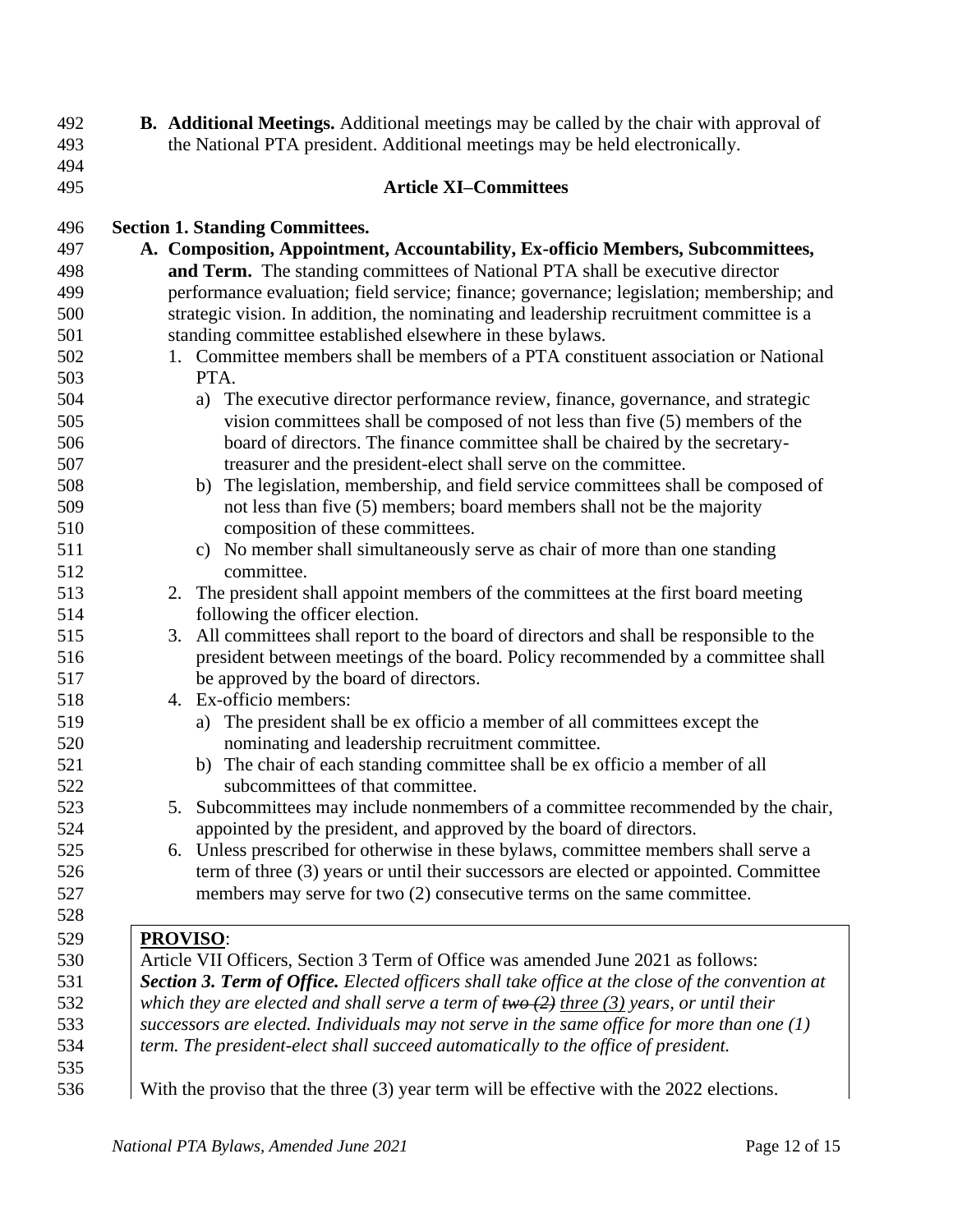| 537 |                                                                                                      |
|-----|------------------------------------------------------------------------------------------------------|
| 538 | This Proviso Box and its contents may be removed after the conclusion of the 2022 Annual             |
| 539 | Meeting, or no later than July 1, 2022.                                                              |
| 540 |                                                                                                      |
| 541 | B. Responsibilities of Committees. In addition to the responsibilities described herein, each        |
| 542 | committee shall fulfill the responsibilities outlined in PTA policy.                                 |
| 543 | 1. Executive Director Performance Evaluation Committee. The executive director                       |
| 544 | performance evaluation committee shall recommend to the board of directors the                       |
| 545 | evaluation process of the executive director, facilitate the annual review of the                    |
| 546 | executive director, and review and recommend compensation of the executive                           |
| 547 | director.                                                                                            |
| 548 | 2. Field Service Committee. The field service committee shall develop and evaluate                   |
| 549 | strategies for the effectiveness of service delivery to all constituent associations.                |
| 550 | Finance Committee. The finance committee shall prepare and present an annual<br>3.                   |
| 551 | budget to the board of directors for its approval and recommend an auditing firm.                    |
| 552 | 4. Governance Committee. The governance committee shall review National PTA                          |
| 553 | bylaws on an annual basis, review submitted bylaws amendments, originate proposed                    |
| 554 | bylaw amendments, submit proposed amendments or revisions to the board of                            |
| 555 | directors, annual review the governance policy manual, make recommendations to the                   |
| 556 | board of directors for revisions of the governance policy manual, and coordinate the                 |
| 557 | annual board of directors assessment.                                                                |
| 558 | 5. Legislation Committee. The legislation committee shall review the legislative                     |
| 559 | agenda of National PTA; make recommendations concerning the legislative agenda to                    |
| 560 | the board of directors; solicit, review and recommend proposed resolutions for                       |
| 561 | consideration to the board of directors; and review adopted resolution and                           |
| 562 | recommend to retain, amend, or rescind those resolutions.                                            |
| 563 | <b>Membership Committee.</b> The membership committee shall provide expertise in<br>6.               |
| 564 | membership development and marketing; identify overall membership development                        |
| 565 | strategies for National PTA; and, recommend varied membership tools and resources.                   |
| 566 | 7. Strategic Vision Committee. The strategic vision committee shall recommend to the                 |
| 567 | board of directors every three years a strategic vision of National PTA and provide an               |
| 568 | annual review of the strategic vision to the board of directors.                                     |
| 569 | Section 2. Special Committees. The board of directors may establish special committees as            |
| 570 | needed. The members of the special committees shall be appointed by the president and                |
|     |                                                                                                      |
| 571 | approved by the board of directors.                                                                  |
| 572 |                                                                                                      |
| 573 | <b>Article XII—Annual Meeting and Convention</b>                                                     |
|     |                                                                                                      |
| 574 | <b>Section 1. Convention.</b> A convention shall convene each year at a place and date determined by |
| 575 | the board of directors.                                                                              |
| 576 | Section 2. Annual Meeting. An annual meeting shall be held in conjunction with the annual            |
| 577 | convention.                                                                                          |
| 578 | A. Call to Annual Meeting. Notice of the time and place of each annual meeting shall be              |
| 579 | posted on the National PTA website, or other electronic means as the board of directors              |
| 580 | may designate, not less than sixty (60) days prior to the date of the opening of the meeting.        |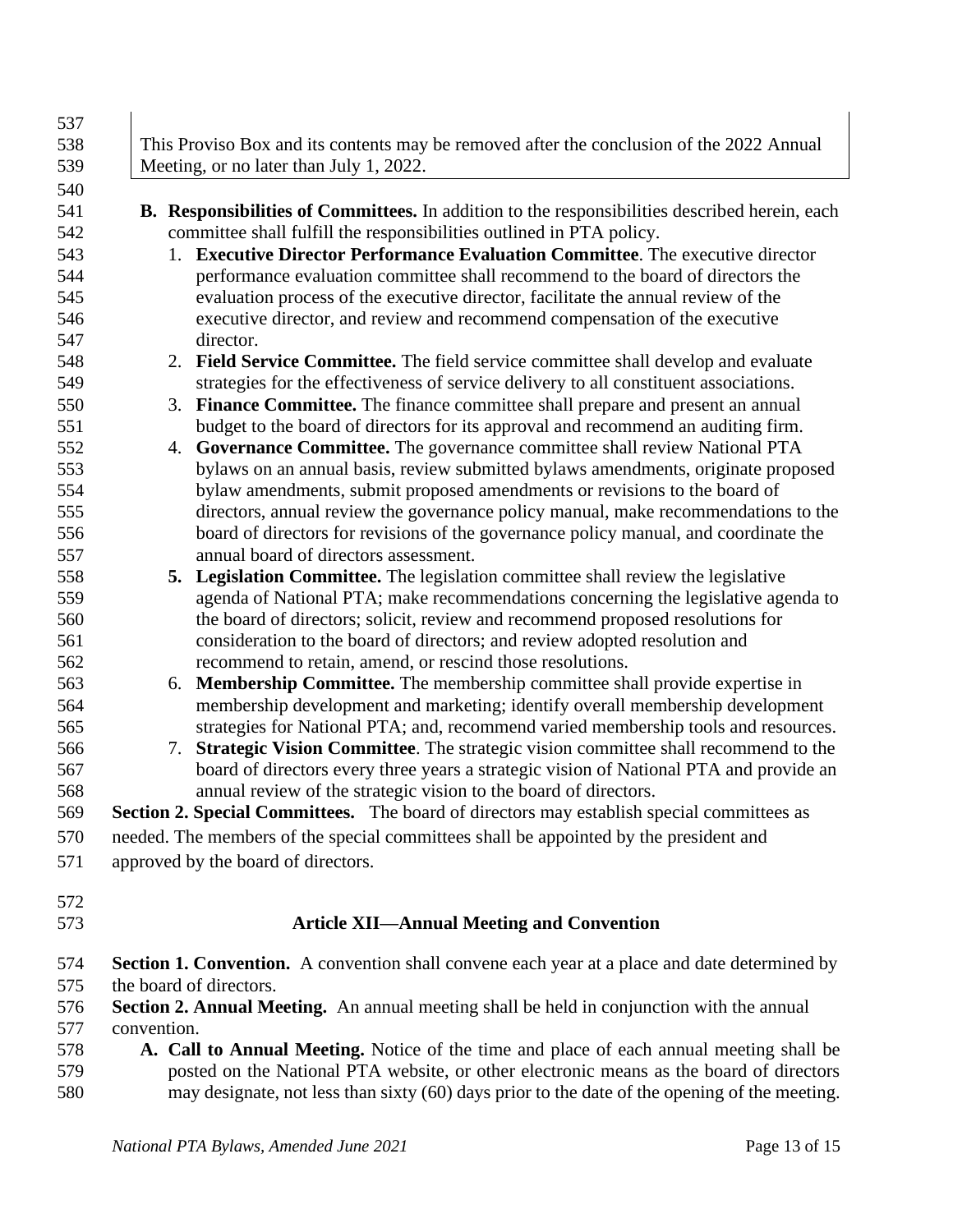| 585 | 4. Past national presidents of the National PTA                                                         |
|-----|---------------------------------------------------------------------------------------------------------|
| 586 | 5. Five (5) delegates plus one (1) delegate per one thousand (1,000) members, or major                  |
| 587 | fraction thereof, of each state constituent association PTA, as shown on the books of                   |
| 588 | the secretary-treasurer of National PTA as of March 31 preceding an annual meeting,                     |
| 589 | and as accredited by the state constituent association PTA; and                                         |
| 590 | 6. One (1) delegate per thousand (1,000) members, or major fraction thereof, of a local                 |
| 591 | constituent association PTA organized under direct authority of National PTA, as                        |
| 592 | shown on the books of the secretary-treasurer of National PTA as of March 31                            |
| 593 | preceding an annual meeting, and accredited by National PTA.                                            |
| 594 | C. Voting. Only the members who make up the voting body at the annual meeting shall have                |
| 595 | the right to introduce motions, participate in debate, or vote at such annual meeting. There            |
| 596 | shall be no proxy voting.                                                                               |
| 597 | <b>D. Quorum.</b> A quorum shall consist of one hundred and fifty (150) registered delegates            |
| 598 | representing a majority of the state constituent associations.                                          |
| 599 |                                                                                                         |
| 600 | <b>Article XIII—Electronic Meetings and Communication</b>                                               |
| 601 | Section 1. Meetings. The National PTA Board of Directors and all committees and                         |
| 602 | subcommittees shall be authorized to meet by telephone conference or through other electronic           |
| 603 | communications media so long as all the members can simultaneously hear each other and                  |
| 604 | participate during the meeting.                                                                         |
| 605 | Section 2. Annual Meeting and Convention. In times of national emergency, pandemic,                     |
| 606 | natural disaster, or other events making an in-person annual meeting and convention impossible,         |
| 607 | the National PTA Board of Directors, upon majority vote, may convene the annual meeting and             |
| 608 | convention electronically or virtually, and with all business being conducted electronically as         |
| 609 | prescribed by the policy adopted by the National PTA Board of Directors. All actions adopted at         |
| 610 | an electronic or virtual meeting shall be official actions of the voting body.                          |
| 611 | Section 3. Communication. Unless members indicate otherwise to National PTA Headquarters,               |
| 612 | all communication required by these bylaws, including meeting notices, may be sent                      |
| 613 | electronically unless otherwise specified in these bylaws.                                              |
| 614 |                                                                                                         |
| 615 | <b>Article XIV-Operational Requirements and Dissolution</b>                                             |
| 616 | <b>Section 1. Net Earnings.</b> No part of the net earnings of National PTA shall inure to the benefit  |
| 617 | of, or be distributable to, its members, directors, trustees, officers, or other private persons except |
| 618 | that the association shall be authorized and empowered to pay reasonable compensation for               |
| 619 | services rendered, and to make payments and distributions in furtherance of the purposes set            |
| 620 | forth in Article II hereof.                                                                             |
| 621 | Section 2. Exempt Activities. Notwithstanding any other provision of these Articles to                  |
| 622 | contrary, in no event shall National PTA carry on any other activities which are not permitted to       |
| 623 | be carried on by either: (i) by an association exempt from federal income tax under Section             |
| 624 | $501(c)(3)$ of the Internal Revenue Code or (ii) by an association, contributions to which are          |
| 625 | deductible under Section $170(c)(2)$ of the Internal Revenue Code.                                      |
|     | National PTA Bylaws, Amended June 2021<br>Page 14 of 15                                                 |

# **581 B. Voting Body.** The voting body of the annual meeting shall be composed of:<br>582 1. Members of the board of directors;

- 582 1. Members of the board of directors;<br>583 2. Members of National PTA standing
- 2. Members of National PTA standing committees and convention-related committees;
- 3. State constituent association presidents;
	-
- **C. Voting.** Only the members who make up the voting body at the annual meeting shall have the right to introduce motions, participate in debate, or vote at such annual meeting. There
-